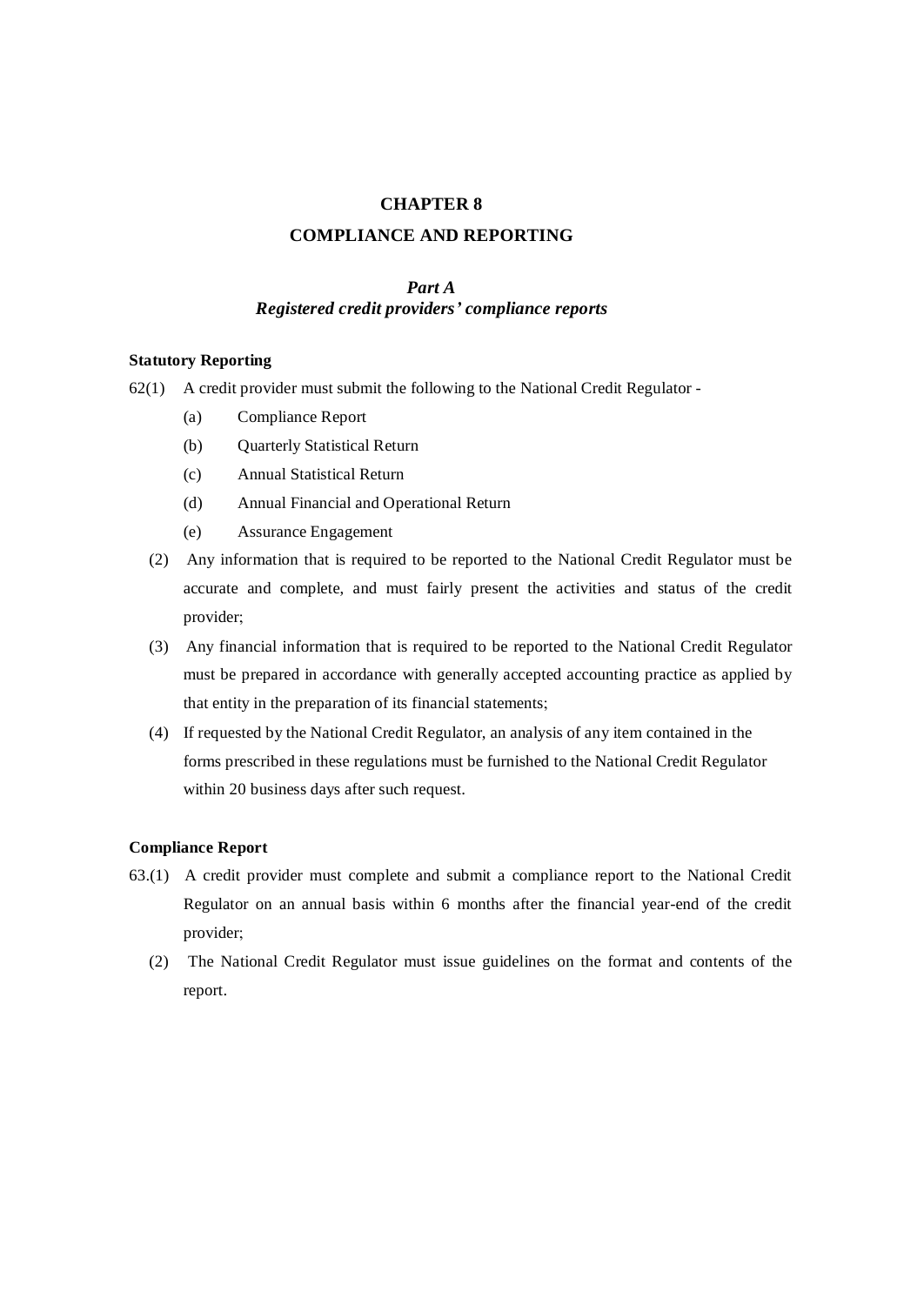#### **Statistical Return**

- 64.(1) A credit provider whose annual disbursements exceed R 15 million (or per fee category) must complete and submit the statistical return in Form 39 to the National Credit Regulator in respect of the quarters and by the due dates set out in the table below;
	- (2) All other credit providers must complete and submit the statistical return in Form 39 to the National Credit Regulator by the  $15<sup>th</sup>$  of February each year for the period 1 January to 31 December.

| <b>Quarters</b> | <b>Reporting period</b> | Due Date for Statutory Reporting |
|-----------------|-------------------------|----------------------------------|
| Quarter 1       | 1 January – 31 March    | 15 May                           |
| Quarter 2       | $1$ April – 30 June     | 15 August                        |
| Quarter 3       | $1$ July – 30 September | 15 November                      |
| Quarter 4       | 1 October – 31 December | 15 February                      |

### **Annual Financial Statements**

65. A credit provider must submit its annual financial statements including the auditor or accounting officer's report to the National Credit Regulator, within 6 months after the credit provider's financial year-end;

#### **Annual Financial and Operational Return**

66. A credit provider must submit an annual financial and operational return in Form 40 to the National Credit Regulator, within 6 months after the registered credit provider's financial year-end.

### **Responsibility for Assurance Engagement**

- 67. (1) An accounting officer or auditor must conduct an assurance engagement in terms of regulation 68;
	- (2) If a credit provider is not required by statute to appoint an accounting officer or auditor, the credit provider must appoint a member of one of the following professional bodies:
		- (a) South African Institute of Chartered Accountants (SAICA)
		- (b) Commercial and Financial Accountants (CFA)
		- (c) South African Institute of Secretaries and Administrators (ICSA)
		- (d) Institute of Administration and Commerce (IAC)
		- (e) Chartered Institute of Management Accountants (CIMA),